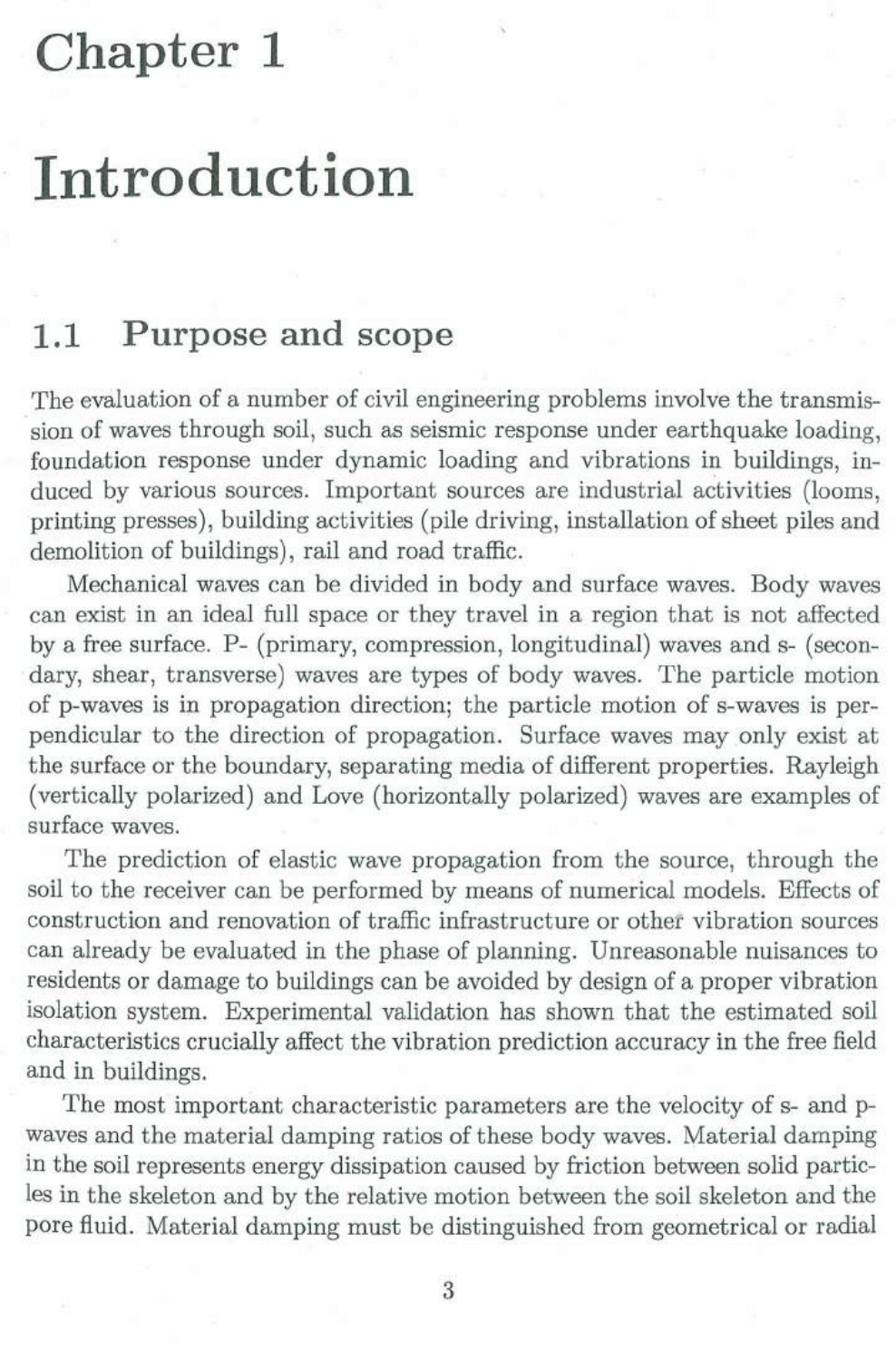damping. Since the velocity of p-wavesis highly affected by the groundwater table, the most efforts are spent to the determination of the s-wave velocity. S-waves are transmitted in saturated soils by the soil fabric only. The dynamic shear modulus,  $G_{\text{max}}$ , can be calculated directly based on the s-wave velocity.

There are only a few techniques available to determine the damping ratio. Only laboratory tests, as resonant column and cyclic shear tests, but no field testing methods, can be considered as established techniques.

This work focuses on the determination of the damping ratio of shear waves by means of field and laboratory tests. Therefore extended interpretation techniques for the seismie cone penetration test (SCPT) and the bender element test (BE) are studied and evaluated.

The SCPT is an extension of the cone penetration test (CPT). The use of the CPT in the geotechnical engineering practice has increased sharply in recent years. Therefore the CPT equipment is widely spread. Since most of this equipment is also used in a SCPT the economical barriers for the transfer of technique to practice are low. The BE methods are in the focus of interests because bender elements can be mounted in various laboratory testing devices and are able to generate s-waves with very low strain amplitudes similar to those found in situ.

The research is embedded in the project "Traffic induced vibrations in buildings" initiated from the K.U. Leuven and Ghent University. Within the framework of this project soil parameters at different sites are determined for use as input parameters in a numerical model to predict the wave propagation. Five test sites in Belgium are chosen for testing: Waremme, Lincent, Retie, Sint-Katelijne-Waver and Ghent. The SCPT and the BE test are a substantial part of this exploration to measure the shear wave velocity and the damping ratio. The extensive testing campaigns offered the unique opportunity to evaluate and improve the methods on different soil materials.

## **1.2 Outline of the thesis**

An introduction in Chapter 2 is devoted to the fundamentals of the dynamic soil properties: shear modulus and the attenuation parameters. This is followed by an overviewof state of the art methods to determine the shear modulus and the damping ratio in Chapter 3. Laboratory testing techniques and in situ tests are considered.

The Chapters 4 to 8 provide information on the testing sites in Retie, Lincent, Waremme, Sint-Katelijne-Waver and Ghent. Apart from a general description of each site, the essential results of all performed tests are given, including free torsion pendulum and resonant column tests. The findings of the bender element resonant tests are the only exception. These are discussed in Chapter 10.

Readers primarily interested in the BE- and SCPT testing methods, which are closer investigated in this work, may at first skip the five chapters on the testing sites to come back later to certain results, if necessary.